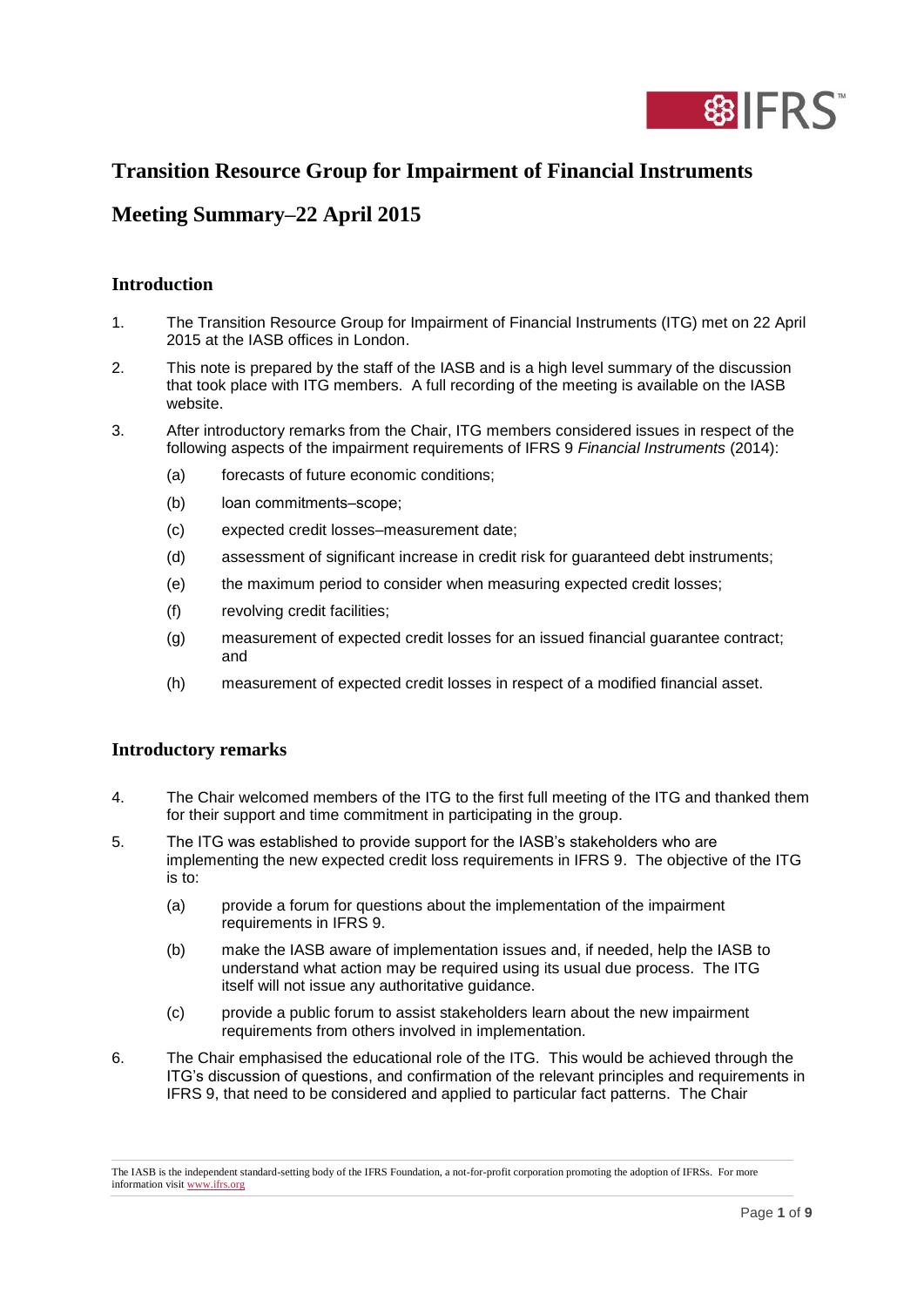anticipated that this would be particularly helpful for those who are implementing the new impairment requirements.

- 7. The Chair noted that the ITG has a finite life because at a certain point in time stability in the requirements will be necessary to avoid uncertainty, which might hinder or delay implementation. The Chair suggested that, while continuing to monitor the need for later meetings, the ITG should have a provisional end date of 2015 and encouraged stakeholders to submit their questions in time for the ITG to discuss them this year.
- 8. The IASB Technical Director drew attention to the Submissions Log, which had been compiled by IASB staff. Fourteen submissions had been received before the cut-off date for the meeting. Some of those submissions and questions were not discussed at the meeting because they:
	- (a) were requests for more examples, which the ITG is not constituted to provide; or
	- (b) did not meet the ITG's submissions criteria, because they were not potential implementation issues related to the impairment requirements.
- 9. The IASB Technical Director also mentioned that after the meeting, the IASB staff would prepare a summary of the meeting. This meeting summary would be non-authoritative.
- 10. The IASB Technical Director confirmed that the purpose, operating procedures and organisational structure of the ITG, which were discussed during the conference call of the ITG in December 2014, are available on the IASB's website.

## **Forecasts of future economic conditions (Agenda Paper 2)**

- 11. When applying the impairment requirements, IFRS 9 requires entities to consider all reasonable and supportable information, including information that is forward-looking. The ITG considered a potential implementation issue about incorporating information about forecasts of future economic conditions when assessing significant increases in credit risk and measuring expected credit losses. The submitter of the issue highlighted that, for practical reasons, forecasts of future economic conditions developed in, say, November might be used as the basis for determining the expected credit losses at a reporting date of 31 December, for example.
- 12. The issue is about whether and how to incorporate events and forecasts, when applying the impairment requirements at the reporting date, that occur:
	- (a) after economic forecasts have been made but before the reporting date (Issue 1); and
	- (b) between the reporting period end and the date of signing the financial statements (Issue 2).
- 13. Paragraph 5.5.17(c) of IFRS 9 requires that an entity shall measure expected credit losses in a way that reflects reasonable and supportable information that is available without undue cost or effort *at the reporting date* about past events, current conditions and forecasts of future economic conditions. Paragraph B5.5.15 of IFRS 9 further emphasises that when determining whether the recognition of lifetime expected credit losses is required, an entity shall consider reasonable and supportable information that is available without undue cost or effort and that may affect credit risk on a financial instrument in accordance with paragraph 5.5.17(c).
- 14. Accordingly, with respect to Issue 1, ITG members noted that reasonable and supportable new information that becomes available before the reporting date is required to be taken into consideration when applying the impairment requirements.
- 15. With respect to Issue 2, the ITG members noted that IFRS 9 does not specifically require new information that becomes available after the reporting date to be reflected in the measurement of expected credit losses at the reporting date. Some ITG members observed that whether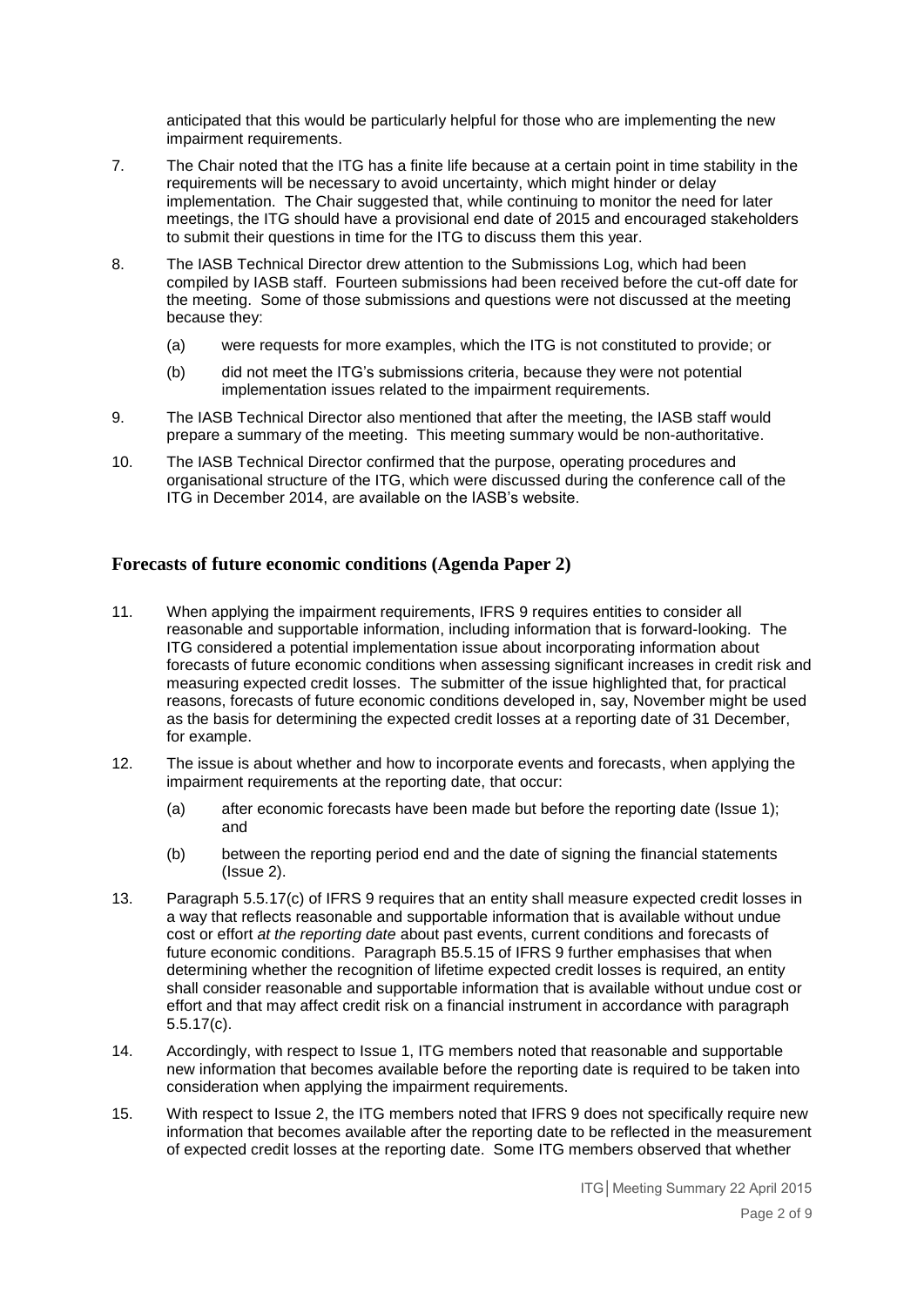information that becomes available after the reporting date is an adjusting event in accordance with IAS 10 *Events after the Reporting Period* depends upon the nature of the event. Accordingly, they emphasised that judgement is needed, based on the specific facts and circumstances.

- 16. Some ITG members thought that, with respect to Issue 2, expected credit losses were similar in nature to the measurement of fair value at the reporting date, in that movements in fair value after the reporting date are generally not reflected in the measurement of fair value at the reporting date, as stated in paragraph 11 of IAS 10. For example, a change in interest rates or the outcome of a public vote after the reporting date would not be adjusting events. Therefore, expected credit losses should not be adjusted to reflect the change in interest rates or outcome of the public vote that occurs after the reporting date. None of the members objected to this approach.
- 17. However, in accordance with IFRS 9, expected credit losses are a probability-weighted estimate of credit losses at the reporting date. Accordingly, the determination of expected credit losses should take into consideration relevant possible future scenarios based on a range of expectations at the reporting date, using the information available at that date. Hence, with reference to the example above, the probabilities attached to future expected movements in interest rates and expected outcomes of a future public vote based on information available at the reporting date would be reflected in the determination of expected credit losses at that date.
- 18. Other observations made by ITG members were that:
	- (a) from a practical perspective, materiality considerations apply when addressing Issues 1 and 2, just as it does in the application of all Standards, in accordance with IAS 8 *Accounting Policies, Changes in Accounting Estimates and Errors*.
	- (b) entities need proper processes and appropriate governance procedures for incorporating information, including forecasts of future economic conditions, to ensure transparent and consistent application of the impairment requirements in IFRS 9. This includes processes for updating expected credit losses for new information that becomes available after the initial modelling has taken place up until the reporting date.

## **Loan commitments–Scope (Agenda Paper 3)**

- 19. An issuer of a loan commitment is required to apply the impairment requirements of IFRS 9 to that loan commitment. The issue discussed by the ITG is whether the impairment requirements in IFRS 9 must also be applied to other commitments to extend credit. Examples put forward by submitters are:
	- (a) a commitment (on inception of a finance lease) to commence a finance lease at a date in the future (ie a commitment to transfer the right to use an asset at the lease commencement date in return for a payment or series of payments in the future); and
	- (b) a commitment by a retailer through the issue of a store account to provide a customer with credit when the customer buys goods or services from the retailer in the future.
- 20. ITG members expressed their agreement with the analysis in Agenda Paper 3 that the impairment requirements in IFRS 9 apply to an agreement that contains a commitment to extend credit by virtue of paragraph 2.1(g) if:
	- (a) the agreement that contains the commitment meets the definition of a financial instrument as defined in IAS 32 *Financial Instruments: Presentation*, including considering all the relevant Application Guidance in IAS 32; *and*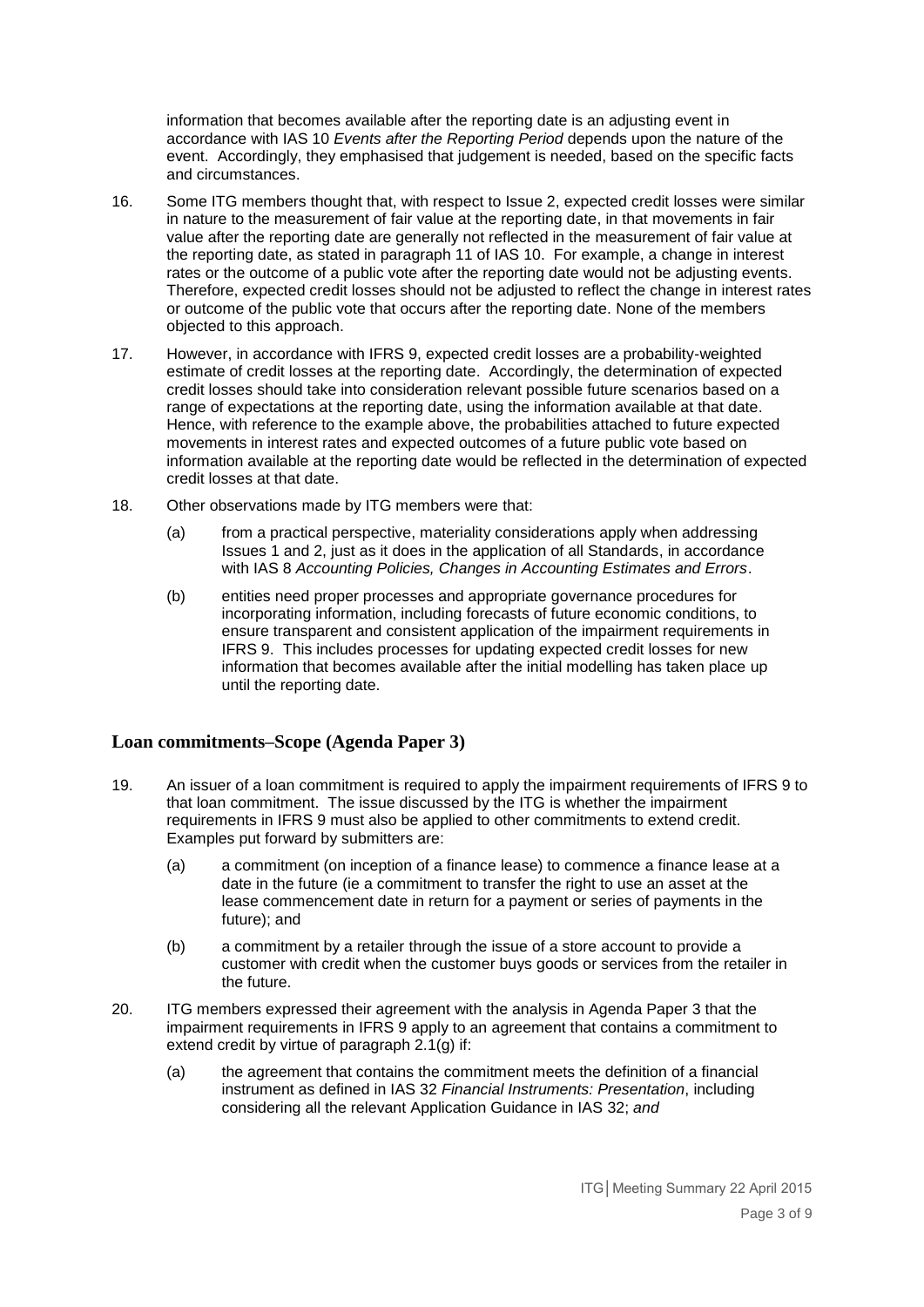- (b) the agreement meets the description of a loan commitment in paragraph BCZ2.2 of IFRS 9; that is, it is a 'firm commitment to provide credit under pre-specified terms and conditions'.
- 21. An ITG member observed that, in addition, it was necessary to determine whether some other more specific exemption from the requirements of IFRS 9 applies to the agreement instead.
- 22. No ITG members objected to the above comments.

#### **Expected Credit Losses–Measurement Date (Agenda Paper 7)**

23. Agenda Paper 7 addressed two questions raised by a submitter regarding whether there is a requirement to measure Expected Credit Losses at dates other than the reporting date, namely the date of derecognition and the date of initial recognition.

#### *Date of Derecognition*

- 24. As regards the requirement to re-measure expected credit losses at the date of derecognition of a financial asset, it was highlighted that:
	- (a) paragraph 3.2.12 of IFRS 9 requires that expected credit losses must be re-measured at the date of derecognition in order to calculate the derecognition gain or loss; and
	- (b) paragraphs 82(aa) and 82(ba) of IAS 1 *Presentation of Financial Statements*  require that separate line items must be presented for gains and losses arising from derecognition and impairment losses and reversals.
- 25. Consequently, ITG members noted that there was a requirement to re-measure expected credit losses at the date of derecognition of a financial asset (including on a derecognition arising as a result of a modification). However, it was highlighted that, as with the requirements of any IFRS, considerations of materiality in accordance with IAS 8 *Accounting Policies, Changes in Accounting Estimates and Errors* would need to be taken into account.

#### *Date of Initial Recognition*

- 26. Differing views were expressed regarding whether there was a requirement to measure expected credit losses at the date of initial recognition.
- 27. While IFRS 9 does not expressly require expected credit losses to be measured at the date of initial recognition, the requirements of other IFRSs (which in some cases IFRS 9 directly cross-refers to, for example paragraph B5.7.2 and Illustrative Example 14 of IFRS 9 which both refer to IAS 21 *The Effects of Changes in Foreign Exchange Rates*) may result in an entity measuring expected credit losses at the date of initial recognition. A few ITG members supported this view, stating that the only question that arose was the frequency with which an entity needed to perform that calculation. Those members also pointed out that considerations of materiality would again be the key factor in making this decision.
- 28. Some other ITG members took a different view. They pointed out that in accordance with paragraph 5.1.1 of IFRS 9, an entity is required to measure a financial asset at its fair value upon initial recognition and consequently measuring expected credit losses at initial recognition would be inconsistent with that requirement. In their view, Chapter 5.5 of IFRS 9 only requires an entity to begin measuring expected credit losses at the first reporting date after initial recognition (or on derecognition if that occurs earlier). While the requirements of other IFRSs should be applied to the loss allowance at that point, the application of those requirements should not result in an entity having to measure expected credit losses at a date earlier than that specifically required by IFRS 9.
- 29. It was noted that the workings of Illustrative Example 14 in IFRS 9 imply that there is a requirement to measure expected credit losses upon initial recognition in the context of a foreign-currency-denominated bond. However, it was pointed out that the illustrative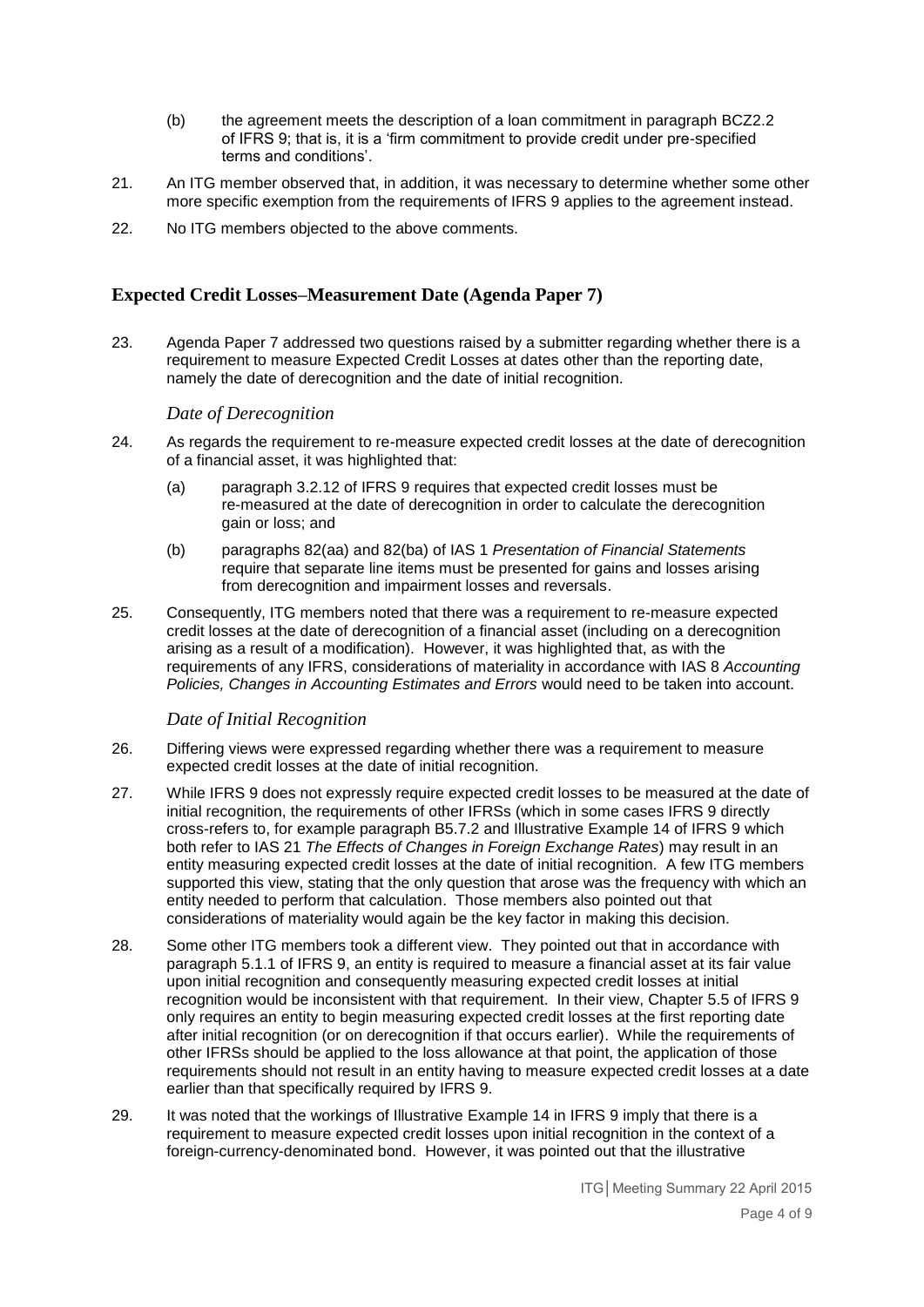examples are non-authoritative and illustrate only one way of applying the requirements of IFRS 9.

## **Assessment of significant increase in credit risk for guaranteed debt instruments (Agenda Paper 5)**

- 30. The issue relates to the application of the impairment requirements in IFRS 9 to guaranteed debt instruments in circumstances in which the financial guarantee contract held is integral to the contractual terms of the financial asset. IFRS 9 requires that measurement of the expected credit losses of the guaranteed debt instrument includes cash flows from the integral financial guarantee contract. However, the submitter asks whether an entity should consider the ability to recover cash flows through the integral financial guarantee contract when assessing whether there has been a significant increase in the credit risk of the guaranteed debt instrument since initial recognition.
- 31. Some ITG members commented that IFRS 9 is clear that recoveries from integral financial guarantee contracts should be excluded from the assessment of significant increases in credit risk of the guaranteed debt instrument. This is because the focus of the Standard is about the risk of the borrower defaulting when making such an assessment, as highlighted in the examples in paragraph B5.5.17 of IFRS 9. These examples clarify that information about the guarantee (or other credit enhancements) may be relevant to assessing changes in credit risk, but only to the extent that it affects the likelihood of the borrower defaulting on the instrument. Furthermore, this approach is consistent with the treatment of collateral. A few ITG members observed that the approach in the Standard is designed to give information about the extent to which an entity is reliant on the guarantee (and other credit enhancements) for the collection of cash flows, as opposed to relying on the ability and willingness of the obligor to make contractual payments.
- 32. A few members of the ITG commented that in certain circumstances, for example if the lender is as reliant, or more reliant, on the guarantor for the collection of cash flows, this approach did not seem intuitive. However these members agreed that the approach in the Standard was clear, as discussed above.

## **The maximum period to consider when measuring Expected Credit Losses (Agenda Paper 1)**

- 33. Agenda Paper 1 addressed a question raised by a submitter regarding the application of paragraph 5.5.19 of IFRS 9 to a portfolio of mortgage loans. The loans had a stated maturity of 6 months, but contained a contractual feature whereby the term was automatically extended every 6 months subject to the lender's non-objection. However, because the portfolio was managed on a collective basis and individual credit reviews were not undertaken, the lender would only object if information about an adverse credit event in respect of a particular borrower had been received. The submitter asked what the maximum period to consider would be when measuring expected credit losses in this case.
- 34. A number of ITG members noted that the requirements of paragraph 5.5.19 of IFRS 9 were clear in this area. Consequently, the maximum period to consider when measuring expected credit losses in this example would be restricted to 6 months, because this was the maximum contractual period over which the lender was exposed to credit risk.
- 35. However, the following observations in relation to paragraph 5.5.19 of IFRS 9 were also made during the course of discussions:
	- (a) Paragraph 5.5.19 of IFRS 9 requires that extension options must be considered when determining the maximum contractual period, but does not specify whether these are lender or borrower extension options. However, paragraph 5.5.19 refers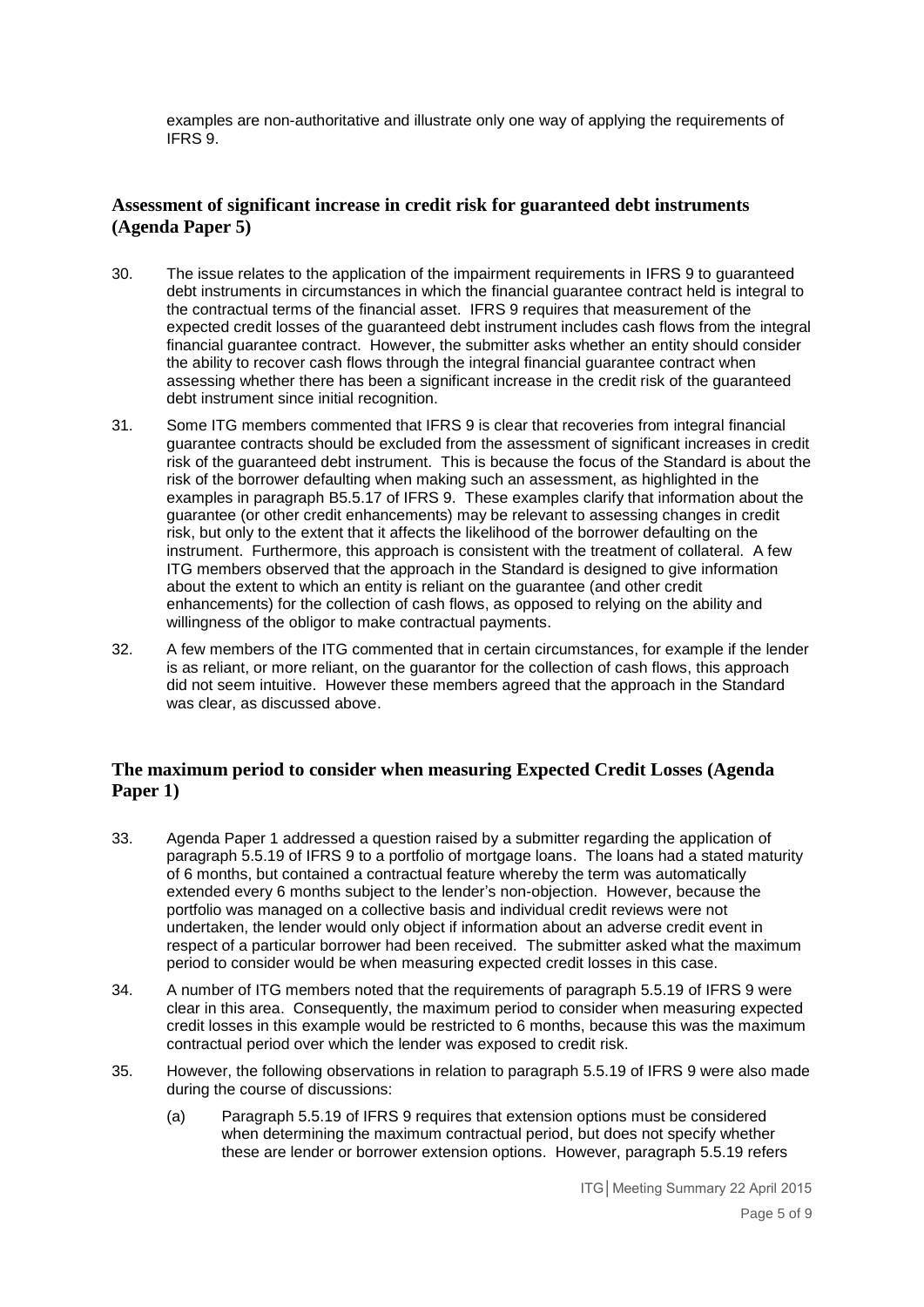to the maximum contractual period *over which the entity is exposed to credit risk*. Consequently, it is only if a borrower holds an extension option that could force the lender to continue extending credit that this would have the effect of lengthening that maximum contractual period of credit exposure. Conversely, if the extension option is within the control of the lender, the lender cannot be forced to continue extending credit and therefore such an option cannot be considered as lengthening the maximum period of exposure to credit risk.

- (b) Consistently with the general application of IFRS<sup>1</sup>, it was noted that the maximum contractual period over which the entity is exposed to credit risk should be determined in accordance with the *substantive* contractual terms of the financial instrument. To further illustrate this point, it was noted that a situation in which a lender is legally prevented from exercising a contractual right should be seen as distinct from a situation in which a lender chooses not to exercise a contractual right for practical or operational reasons.
- 36. Some ITG members requested clarification of the exception outlined in paragraph 5.5.20 of IFRS 9. Specifically, they asked whether it could be applied to the example presented by analogising the 6-month mortgage loan to a revolving credit facility that has been fully drawn at the reporting date.
- 37. In this regard, it was noted that paragraph 5.5.20 of IFRS 9 applies to financial instruments with a drawn and undrawn component where the borrower has flexibility in how frequently they make drawdowns on the facility and consequently it is possible that the facility could be fully drawn or fully undrawn at the reporting date. It was also highlighted that the Basis of Conclusions of IFRS 9 provides further context around the types of financial instruments that were envisaged would fall under the scope of paragraph 5.5.20 ie revolving credit facilities such as credit cards and overdraft facilities.<sup>2</sup> However, in the example presented, the facility is not of a revolving nature and the borrower does not have any such flexibility regarding drawdowns. Consequently, it would not be appropriate to analogise to the financial instruments described in paragraph 5.5.20 of IFRS 9.
- 38. One ITG member noted that from a credit risk perspective, a lender may choose to continue extending credit without having the contractual obligation to do so. For example, an entity may choose to continue extending credit to a long-standing customer despite being in a position to reduce or remove the exposure. Consequently, it was acknowledged that there may be a disconnect between the accounting and credit risk management view in some situations.

## **Revolving Credit Facilities (Agenda Paper 4)**

<u>.</u>

39. Agenda Paper 4 addressed two issues raised by a submitter regarding the application of the impairment requirements to a portfolio of revolving credit card exposures. The first issue related to the maximum period to consider when measuring expected credit losses and the second issue related to the determination of the date of initial recognition of the revolving facilities for the purposes of assessing them for significant increases in credit risk.

#### *Issue 1—The maximum period to consider when measuring Expected Credit Losses*

40. For specific financial instruments, such as some types of portfolios of revolving credit facilities, paragraph 5.5.20 of IFRS 9 requires a period in excess of the contractual period over which the entity is exposed to credit risk to be used as the maximum period to consider when measuring expected credit losses. Paragraph B5.5.40 of IFRS 9 also provides guidance

<sup>1</sup> As discussed in paragraph BC3.26 of the *Conceptual Framework for Financial Reporting*.

 $2$  See paragraphs BC5.254-BC5.261 of IFRS 9 which summarise the IASB's redeliberations on this matter and specifically paragraphs BC5.255-BC5.256 of IFRS 9 which discuss the case of revolving credit facilities.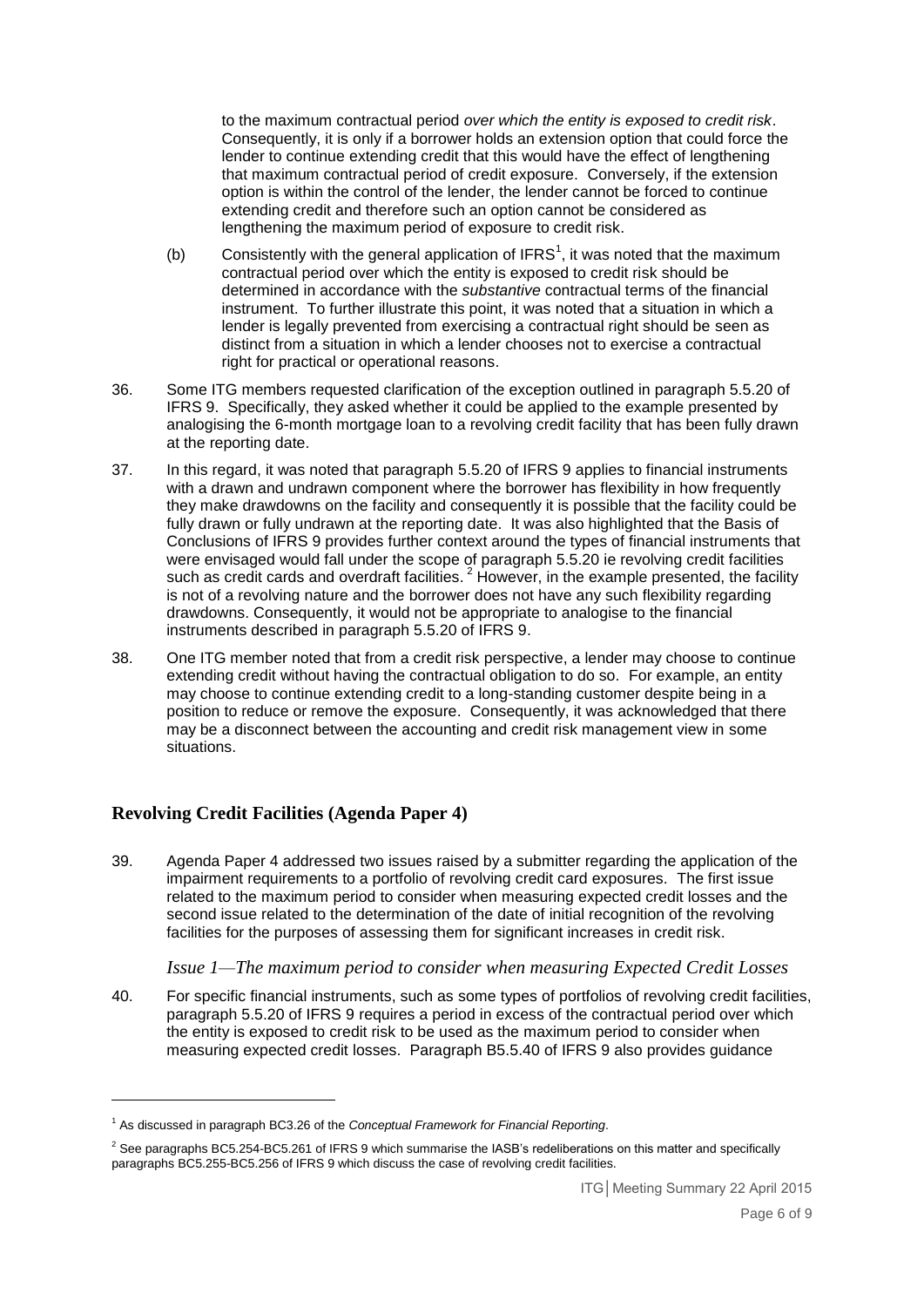about how an entity should determine that appropriate period. The question raised by the submitter was in relation to how this period should be determined.

- 41. Some ITG members commented that in determining the appropriate period over which to measure expected credit losses, an entity's ability to segment and stratify the portfolio into different sections of exposures in accordance with how those exposures are being managed will be relevant. For example, an entity may be able to identify exposures with specific attributes that are considered more likely to default and consequently would have shorter average lives than those that are expected to continue performing.
- 42. In addressing the specific questions raised by the submitter, ITG members noted the following points:
	- (a) As regards assets in Stage 1, it was not clear how the average life had been determined by the submitter. Furthermore, it was noted that the example presented was quite simplified and that in practice it is more likely that an entity would further segment the portfolio and identify subsections of assets within Stage 1 that have different average lives.
	- (b) As regards assets in Stage 2, it was acknowledged that the probability of assets defaulting and curing would have to be taken into account and that it would be necessary to build this into any models dealing with expected credit loss calculations. However, it was noted that materiality would need to be considered.
	- (c) As regards assets in Stage 3, it was noted that the position is far more straightforward, because at that point it is expected that the entity would have taken steps to terminate the facility and the focus is on the recovery period.
- 43. In respect of assets in Stage 1, it was further noted that while an entity applies a 12 month probability of default when measuring the expected credit losses, the resulting cash shortfalls must still be considered over the full life of those assets.
- 44. In determining the appropriate period over which to measure expected credit losses for assets in Stages 1, 2 and 3, it was highlighted that entities must consider all three factors set out in paragraph B5.5.40, including the impact of credit risk management actions as required by B5.5.40(c). It was noted that while the exception in paragraph 5.5.20 sets out the specific circumstances under which IFRS 9 requires a period in excess of the maximum contractual period to be used when measuring expected credit losses, the fundamental aim was still to determine the period over which the entity is exposed to credit risk. Consequently, because the entity's ability to take credit risk management actions could result in a shorter period of exposure than that indicated by the behavioural life, it would not be appropriate for an entity to assume that the behavioural life is always equal to the period over which it is exposed to credit risk.

#### *Issue 2—Determining the date of initial recognition for the purposes of assessing significant increases in credit risk*

- 45. The submitter asked how to determine the date of initial recognition of a revolving credit facility for the purposes of the assessment of significant increases in credit risk. The question was raised in the context of a large portfolio of revolving credit facilities with a diverse customer base, ranging from long-standing customers who have been with the bank for many years, to new customers who have only recently opened an account.
- 46. Some ITG members noted that this was one of the key operational challenges presented by the new impairment requirements.
- 47. A number of ITG members noted that IFRS 9 was clear in that the date of initial recognition was the date that the facility was issued and that this should only be changed if there had been a derecognition of the original facility.
- 48. The challenge presented was how to determine when changes are sufficiently significant to result in a derecognition of the original facility and recognition of a new facility. ITG members discussed some of the factors that might be taken into consideration in making that judgement, such as issuing a new card, revising credit limits or conducting credit reviews.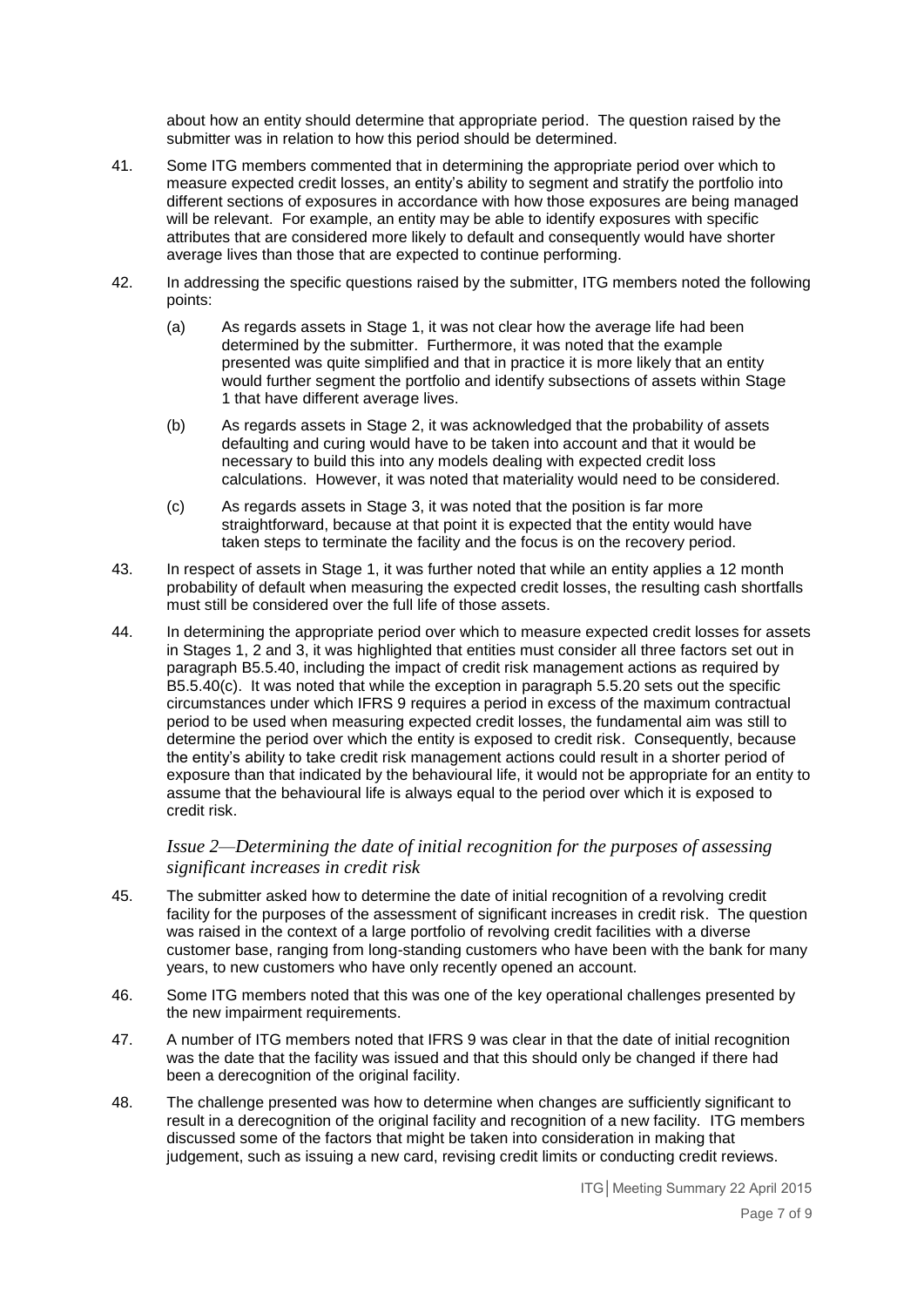However, it was noted that judgement would be required in making this assessment and that it would depend on the specific facts and circumstances. In this regard, the following observations were made:

- (a) in some circumstances issuing a new card may be indicative that the original facility has been derecognised, but in other cases, this may be a purely operational process and thus would not indicate that a new facility has been issued; and
- (b) credit reviews in themselves may not indicate that a new facility has been issued.
- 49. One ITG member questioned whether it would be appropriate to identify proxies such as the probability of default as at the last reporting date, if an entity does not have the information pertaining to the credit risk at initial recognition of the facility. It was noted that IFRS 9 requires the credit risk at initial recognition to be used subject to relief being available on transition to IFRS 9 to determine whether there has been a significant increase in credit risk since initial recognition.<sup>3</sup>

## **Measurement of expected credit losses for an issued financial guarantee contract (Agenda Paper 6)**

- 50. The issue relates to financial guarantee contracts that are issued by an entity, under which the entity receives premiums from the holder of the guarantee over the life of the guarantee. The question asked was whether the measurement of expected credit losses for financial guarantee contracts issued should consider future premium receipts due from the holder and, if so, how.
- 51. Agenda Paper 6 noted that cash outflows under the guarantee depend upon the risk of default of the guaranteed financial asset, whereas the premiums to be received are subject to the risk of default by the holder of the guarantee.
- 52. Some members of the ITG agreed with the analysis in Agenda Paper 6 that the expected credit losses for the cash outflows under the guarantee should be considered separately from the expected credit losses in respect of the future premiums receivable. Under this approach, the provision for expected credit losses in respect of the expected cash outflows payable under the guarantee (less any reimbursements for those outflows) excludes future premium receipts. None of the members objected to this approach.
- 53. An ITG member noted that the terms of a financial guarantee contract may affect the period of exposure to credit risk on the guarantee, for example if the guarantee was contingent or cancellable. This should be taken into consideration when measuring the expected credit losses of the guarantee. None of the other members expressed disagreement with this point or had any further comments.

## **Measurement of Expected Credit Losses in respect of a modified financial asset (Agenda Paper 8)**

- 54. Agenda Paper 8 addressed the measurement of expected credit losses in respect of a modified financial asset if the modification had not resulted in a derecognition but the modified cash flows have been renegotiated in such a way as to represent the cash flows which the lender expects the borrower can repay.
- 55. As regards the calculation of the modification gain or loss and subsequent requirement to measure expected credit losses on the modified financial asset, it was noted that an entity is required to:

1

<sup>3</sup> See paragraphs 7.2.18-7.2.20 of IFRS 9.